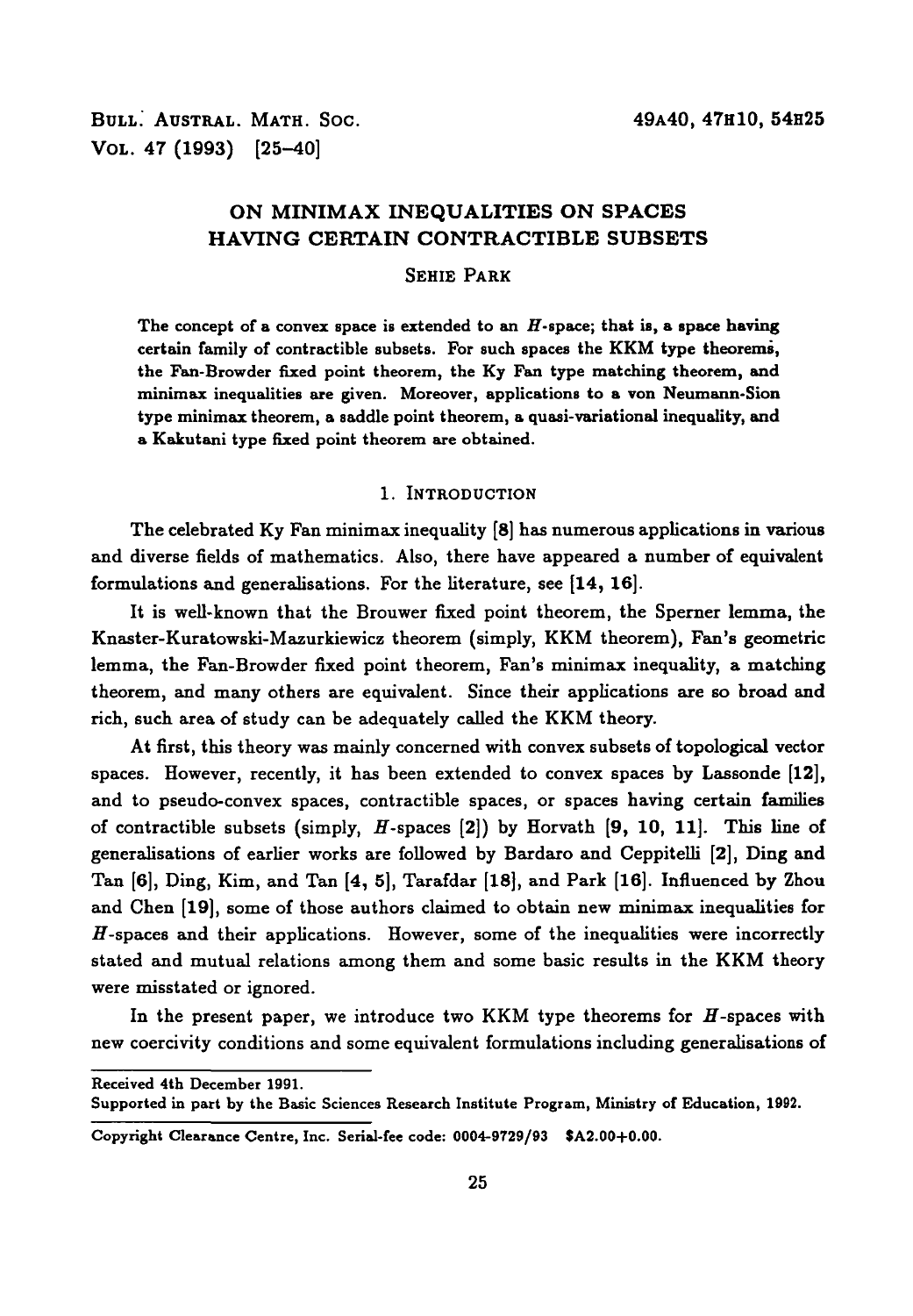known minimax inequalities. Moreover, applications to a von Neumann type minimax theorem, a saddle point theorem, a quasi-variational inequality, and a Kakutani type fixed point theorem are discussed.

In Section 3 we state the KKM type theorems and their basic equivalent formulations for  $H$ -spaces. Our method is based on that of Tarafdar [18] and Park [16].

Section 4 deals with generalisations of known minimax inequalities for  $H$ -spaces and the mutual relations among them and the KKM type theorems.

In Section 5 we give some direct applications of our minimax inequalities and their equivalent formulations. We obtain a generalised form of the von Neumann-Sion minimax theorem for  $H$ -spaces. We also give a generalised version of a saddle point theorem [16, Theorem 2.14] and an improved version of a quasi-variational inequality [19, Theorem 3.1]. Finally, we note that the latter implies a general form of the Kakutani fixed point theorem.

#### 2. PRELIMINARIES

Let X and Y be two sets. A multifunction  $F: X \to 2^Y$  is a function from *X* into the power set  $2^Y$  of *Y*. Let  $F(D) = \bigcup \{Fx : x \in D\}$  for  $D \subset X$  and  $F^{-1}y = \{x \in X : y \in Fx\}$  for  $y \in Y$ . Let  $\mathcal{F}(D)$  be the family of all nonempty finite subsets of *D.*

A convex space  $X$  is a nonempty convex set (in a vector space) with any topology that induces the Euclidean topology on the convex hulls of its finite subsets. For details, see Lassonde [12]. For a nonempty subset D of X, a multifunction  $F: D \to 2^X$  is said to be  $KKM$  if  $co A \subset F(A)$  for each  $A \in \mathcal{F}(D)$ , where co denotes the convex hull.

A subset *C* of a topological space *X* is said to be *compactly closed* [respectively, *open*] in X if for every compact set  $K \subset X$  the set  $C \cap K$  is closed [respectively, open] in K. A topological space X is said to be *contractible* if the identity map  $1_X$  of X is homotopic to a constant map.

Motivated by earlier works of Horvath [9, 10, 11] and Bardaro and Ceppitelli [2], we introduce the following notions.

A triple  $(X, D; \Gamma)$  is called an  $H$ -space if  $X$  is a topological space,  $D$  a nonempty subset of *X*, and  $\Gamma = {\Gamma_A}$  a family of contractible subsets of *X* indexed by  $A \in \mathcal{F}(D)$ such that  $\Gamma_A \subset \Gamma_B$  whenever  $A \subset B \in \mathcal{F}(D)$ . (The triple is called an  $H$ -space in [2] whenever  $D = X$ .) If  $D = X$ , we denote  $(X; \Gamma)$  instead of  $(X, X; \Gamma)$ . For an  $H$ -space  $(X; \Gamma)$  and any nonempty subset Y of X, we have an H-space  $(X, Y; \Gamma)$ .

Any convex space X is an H-space  $(X; \Gamma)$  by putting  $\Gamma_A = \text{co } A$ . Other examples of  $(X; \Gamma)$  are any pseudo-convex space [9], any homeomorphic image of a convex space, any contractible space, and so on. For other examples, see [2]. Every *n*-simplex  $\Delta_n$  is an H-space  $(\Delta_n, D; \Gamma)$ , where D is the set of vertices and  $\Gamma_A = \text{co } A$  for  $A \in \mathcal{F}(D)$ .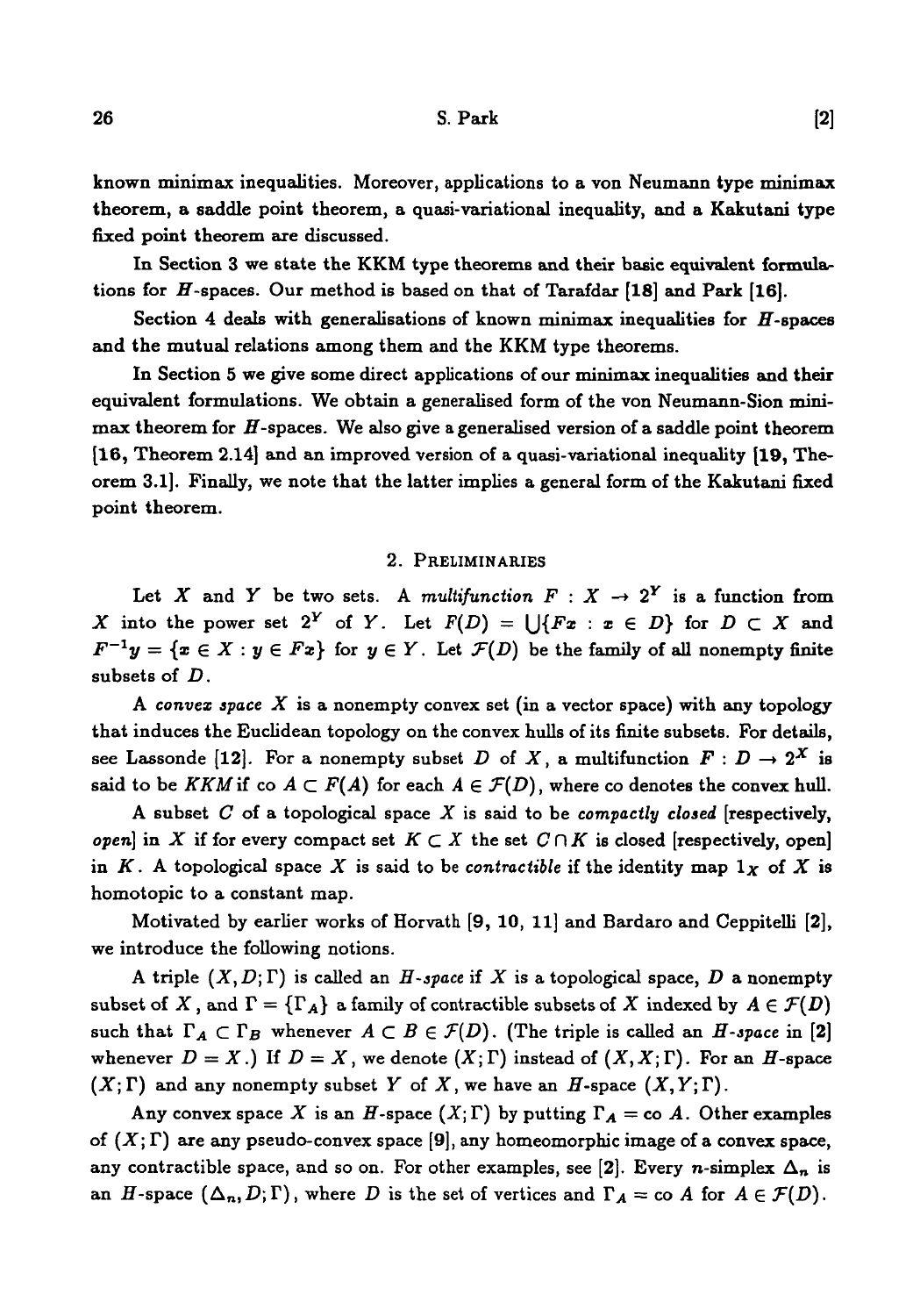For an  $(X, D; \Gamma)$ , a subset C of X is said to be H-convex if for each  $A \in \mathcal{F}(D)$ ,  $A \subset C$  implies  $\Gamma_A \subset C$ . Note that X itself and  $\emptyset$  are H-convex. A multifunction  $F: D \to 2^X$  is said to be *H-KKM* if  $\Gamma_A \subset F(A)$  for each  $A \in \mathcal{F}(D)$  [2]. A subset *L* of X is called an H-subspace of  $(X, D; \Gamma)$  if  $L \cap D \neq \emptyset$  and for every  $A \in \mathcal{F}(L \cap D)$ ,  $\Gamma_A \cap L$ is contractible. This is equivalent to saying that the triple  $(L, L \cap D; \{ \Gamma_A \cap L \})$  is an H-space. (An H-subspace is called *weakly H-convex* in [2] whenever  $X = D$ .)

Recently, Tarafdar  $[18]$  introduced the concept of an  $H$ -KKM map more strict than that of [2], but more in line with the usual one in a vector space. Motivated by [18], we introduce the following:

Given a nonempty subset *S* of an *H*-space  $(X, D; \Gamma)$ , the *H*-convex hull of *S*, denoted by  $H$ -co  $S$ , is defined by

$$
H\text{-co } S=\bigcap\{Y:S\subset Y\subset X \text{ and } Y \text{ is } H\text{-convex } \}.
$$

As in  $[18]$ , note that  $H$ -co  $S$  is the smallest  $H$ -convex subset of  $X$  containing  $S$  and that

$$
H\text{- co }S=\bigcup\{H\text{- co }A:A\in\mathcal{F}(S)\}.
$$

Following Tarafdar [18], a multifunction  $F: D \to 2^X$  is said to be  $H$ -KKM (which will be denoted T-KKM in this paper) if  $H$ -co  $A \subset F(A)$  for each  $A \in \mathcal{F}(D)$ . Note that T-KKM implies  $H$ -KKM. In fact,  $\Gamma_A \subset H$ -co  $A$  since  $A \subset H$ -co  $A$  and  $H$ -co  $A$ is  $H$ -convex.

**LEMMA.** Let  $(X, D; \Gamma)$  be an H-space and  $G: D \to 2^X$  an H-KKM multifunction with compactly closed values. Then every finite subfamily of  ${Gx : x \in D}$  has a nonempty intersection.

Lemma is given in [16, Theorem 1] using the KKM theorem and the method of Horvath [10, Theorem 1, 11, Theorem 1].

Recall that an extended real-valued function  $f : X \to \overline{R}$  on a topological space *X* is lower [respectively, upper] semicontinuous (l.s.c.) [respectively, u.s.c.] if  $\{x \in X :$  $f \mathbf{z} > r$ } [respectively,  $\{x \in X : f x < r\}$ ] is open for each  $r \in \overline{\mathbf{R}}$ .

# 3. THE KKM TYPE THEOREMS AND THEIR EQUIVALENCIES

We begin with the following KKM theorem for  $H$ -spaces.

**THEOREM** 1. Let  $(X, D; \Gamma)$  be an H-space and  $G: D \to 2^X$  an H-KKM multi*function with compactly closed values. Suppose that there exists* a *nonempty compact subset K of X such that either*

- (i)  $\bigcap \{Gx : x \in M\} \subset K$  for some  $M \in \mathcal{F}(D)$ ; or
- (ii) for each  $N \in \mathcal{F}(D)$ , there exists a compact H-subspace  $L_N$  of X con*taining N* such that  $L_N \cap \bigcap \{Gx : x \in L_N \cap D\} \subset K$ .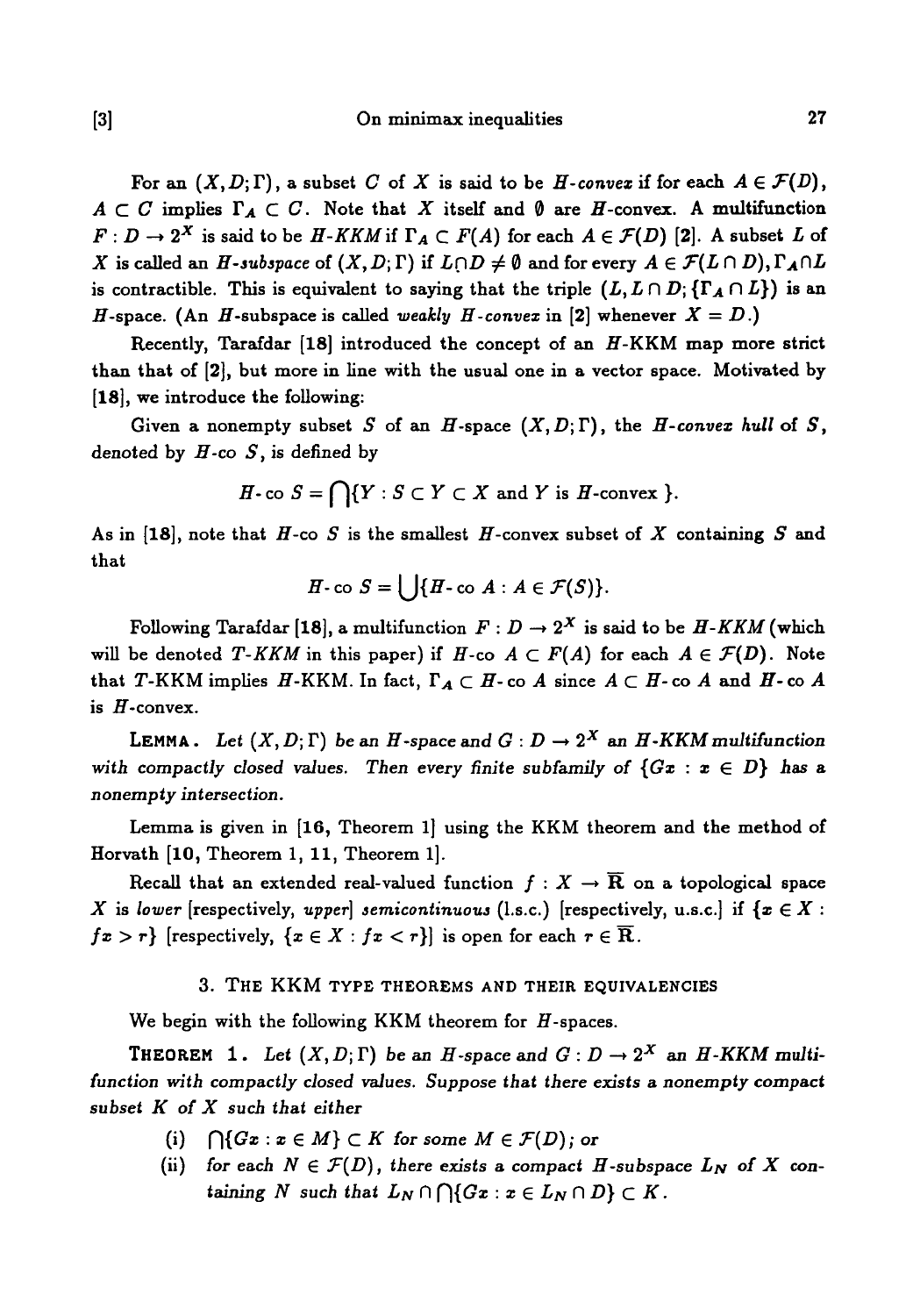*Then*  $K \cap \bigcap \{Gx : x \in D\} \neq \emptyset$ .

PROOF: Case (i). Clear from the Lemma.

Note that, from Case (i), if *X* itself is compact, then Theorem 1 holds without assuming (i) or (ii). From this fact we can deduce Case (ii) as follows:

Case (ii). Suppose that  $K \cap \{Gx : x \in D\} = \emptyset$ ; that is,  $K \subset \{|\{X \setminus Gx : x \in D\}$ . Since the compact subset K is covered by compactly open sets  $X\backslash Gx$ ,  $x \in D$ , there exists an  $N \in \mathcal{F}(D)$  such that  $K \subset \bigcup \{X \setminus Gx : x \in N\}$ . Let  $L_N$  be the compact H-subspace in (ii) and  $G'$ :  $L_N \cap D \to 2^{L_N}$  a multifunction defined by  $G'x = Gx \cap L_N$ for  $x \in L_N \cap D$ . Then each  $G'x$  is closed in  $L_N$ . Moreover,  $G'$  is H-KKM. For,

$$
A \in \mathcal{F}(L_N \cap D) \Longrightarrow A \in \mathcal{F}(D) \Longrightarrow \Gamma_A \subset G(A) \Longrightarrow
$$
  
 
$$
\Gamma_A \cap L_N \subset G(A) \cap L_N = G'(A).
$$

Therefore, by Case (i), we have

$$
\bigcap_{\boldsymbol{x}\in L_N\cap D}G'\boldsymbol{x}=L_N\cap\bigcap_{\boldsymbol{x}\in L_N\cap D}G\boldsymbol{x}\neq\emptyset.
$$

Let  $z \in L_N \cap \bigcap \{Gx : x \in L_N \cap D\}$ . If  $z \in L_N \cap K$ , then

$$
z\in K\subset \bigcup_{x\in N} (X\backslash Gx)
$$

and hence  $z \notin Gx$  for some  $x \in N \subset L_N \cap D$ , which is a contradiction. Therefore, we have  $z \in L_N \backslash K$ . This implies  $z \notin \bigcap \{Gx : x \in L_N \cap D\}$  by (ii), which leads another contradiction. Therefore, we must have  $K \cap \bigcap \{Gx : x \in D\} \neq \emptyset$ . This completes our proof. Description of the contract of the contract of the contract of the contract of  $\Box$ 

REMARKS: 1. If X is a convex space with  $\Gamma_A = \text{co } A$ , then (i) implies (ii). In fact, we can choose  $L_N = \text{co}(M \cup N)$ . However, in general, we cannot say (i)  $\implies$  (ii) for  $H$ -spaces.

2. For particular forms or related results to Theorem 1, see the remarks on [16, Theorem 1 and 4].

3. As in the generalisation of the KKM theorem due to Ky Fan [7, Lemma 1], (i) can be replaced by

(i)<sup>'</sup>  $Gx_0$  is compact for some  $x_0 \in D$ .

However, (i)  $\iff$  (i)'. For example, let  $X = \mathbb{R}$ ,  $D = \mathbb{Z}$ ,  $\Gamma_A = \text{co } A$ , and define  $G: \mathbb{Z} \to 2^{\mathbb{R}}$  by  $G(0) = \mathbb{R}, G(n) = (-\infty, n],$  and  $G(-n) = [-n, +\infty)$  for  $n \in \mathbb{N}$ .

The following form of argument is used in  $[4]$ . Let — denote the closure.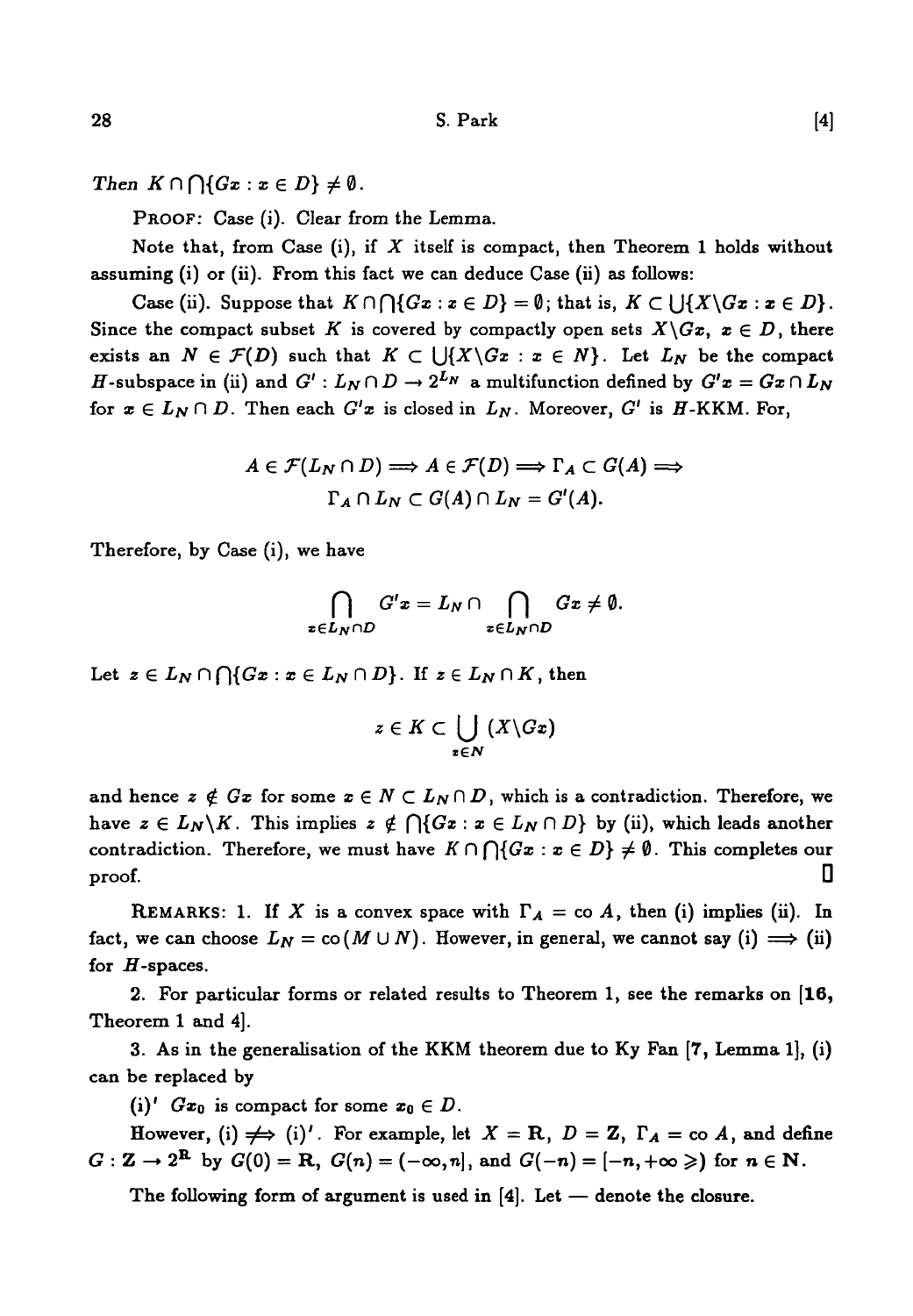- (1) for each  $x \in X$ ,  $Fx \subset Gx$  and  $Gx$  is closed; and
- (2) *F is H-KKM.*

*Suppose that either*

(i)  $\overline{Fx_0}$  is compact for some  $x_0 \in X$ ; or

(ii) there exist a nonempty compact subset K of X and, for each  $N \in \mathcal{F}(X)$ , a *compact H-subspace*  $L_N$  *of X containing N such that*  $L_N \cap \bigcap {\overline{F_x}} : x \in L_N$  $\subset K$ *.* 

*Then*

$$
\bigcap\{Gx:x\in X\}\neq\emptyset.
$$

PROOF: Since  $\overline{Fx} \subset Gx$  and (2) implies that  $\overline{F}$  is  $H-KKM$ , by Theorem 1, we have

$$
\bigcap \{ \overline{Fx} : x \in X \} \neq \emptyset.
$$

This completes our proof.

Since T-KKM implies *H-KKM,* from Theorem 1, we have the following:

THEOREM 2. Let  $(X, D; \Gamma)$  be an H-space and  $G: D \to 2^X$  a multifunction *such that*

- (1) for each  $x \in D$ ,  $Gx$  is compactly closed; and
- (2) *G is T-KKM.*

*Suppose that there exists a nonempty compact subset K of X such that either* (i) or (ii) *of Theorem 1 holds. Then*

$$
K\cap \bigcap\{Gx:x\in D\}\neq \emptyset.
$$

Theorem 2 has some equivalent formulations. The following is a whole intersection theorem.

THEOREM 3. Let  $(X, D; \Gamma)$  be an H-space and  $F: X \rightarrow 2^X$ ,  $G: D \rightarrow 2^X$ *multifunction such that*

- (1) for each  $x \in D$ ,  $Fx \subset Gx$  and  $Gx$  is compactly closed;
- (2) for each  $y \in X$ ,  $X \backslash F^{-1}y$  is  $H$ -convex; and
- (3) for each  $x \in X$ ,  $x \in Fx$ .

*Suppose that there exists* a *nonempty compact subset K of X such that either* (i) *or* (ii) *of Theorem 1 holds. Then*

$$
K\cap \bigcap\{Gx:x\in D\}\neq \emptyset.
$$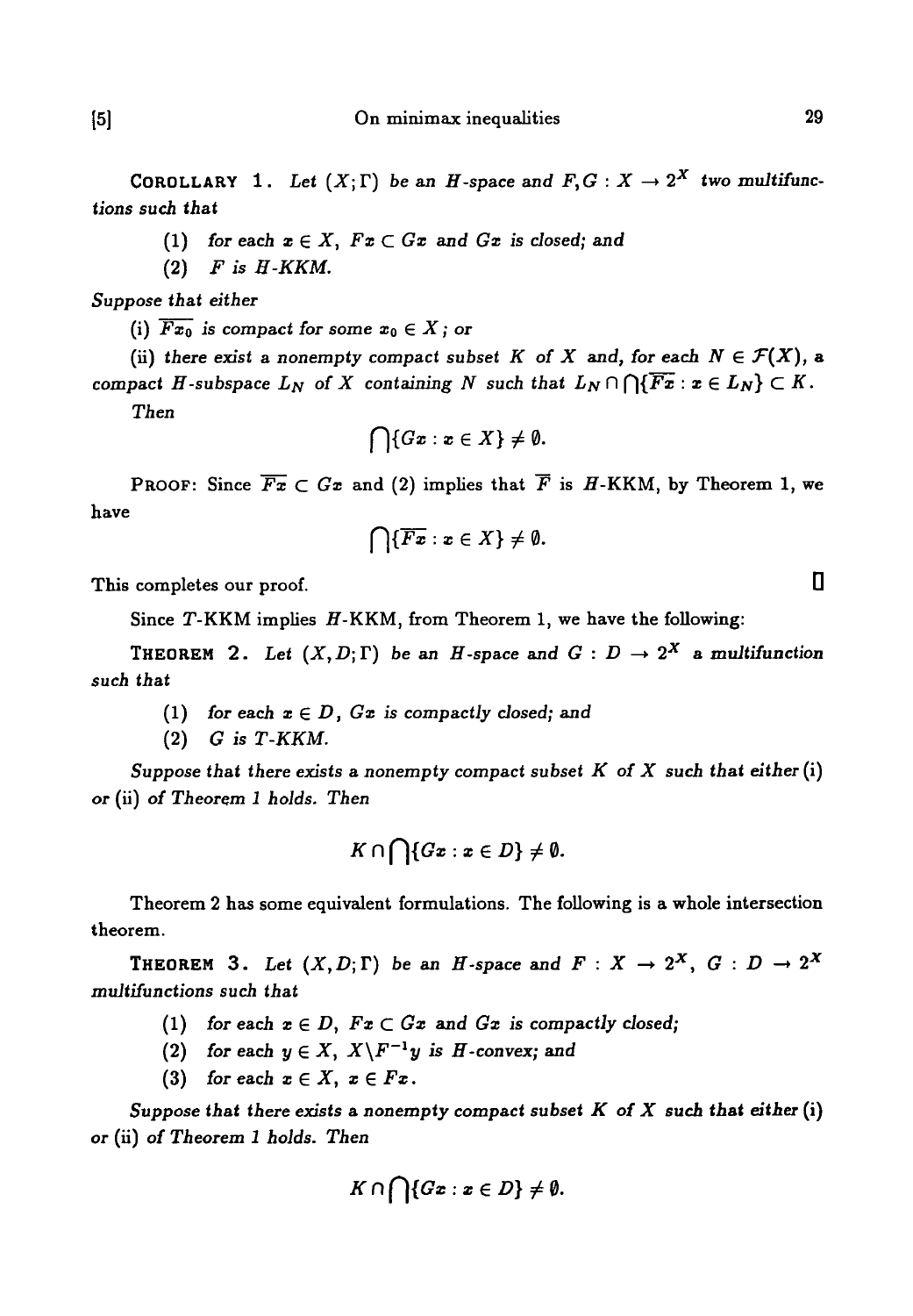PROOF: We show that (2) and (3) imply that *G* is T-KKM. Suppose that there exists an  $A \in \mathcal{F}(D)$  such that  $H$ - co  $A \not\subset G(A)$ ; that is, there exists a  $y \in H$ - co A such that  $y \notin Gx$  for all  $x \in A$ . In other words,  $A \subset X \backslash G^{-1}y \subset X \backslash F^{-1}y$ . Since  $X\ F^{-1}y$  is *H*-convex by (2) and contains *A*, we have  $y \in H$ -co  $A \subset X\ F^{-1}y$ , which contradicts (3). Therefore, by Theorem 2, we have the conclusion.  $\Box$ 

REMARK: For related results to Theorem 3, see [16, Theorem 7].

From Theorem 3 we obtain the following Fan-Browder type fixed point theorem or a maximal element theorem.

THEOREM 4. Let  $(X, D; \Gamma)$  be an  $H$ -space and  $S: D \rightarrow 2^X$ ,  $T: X \rightarrow 2^X$ *multifunctions such that*

- (1) for each  $x \in D$ ,  $Sx \subset Tx$  and  $Sx$  is compactly open; and
- (2) for each  $y \in X$ ,  $T^{-1}y$  is H-convex.

*Suppose that there exists* a *nonempty compact subset K of X such that either*

- (i)  $X \backslash K \subset S(M)$  for some  $M \in \mathcal{F}(D)$ ; or
- (ii) for each  $N \in \mathcal{F}(D)$ , there exists a compact H-subspace  $L_N$  of X con*taining* N such that  $L_N \backslash K \subset S(L_N \cap D)$ .

*Then either there exists* a  $y_0 \in K$  such that  $S^{-1}y_0 = \emptyset$  or there exists an  $x_0 \in X$ *such that*  $x_0 \in Tx_0$ .

PROOF: Suppose that  $x \notin Tx$  for each  $x \in X$ . Let  $Fx = X\T x$  for  $x \in X$ and  $Gx = X\$ Sx for  $x \in D$ . Then all the requirements of Theorem 3 are satisfied. Therefore there exists a  $y_0 \in K \cap \bigcap \{Gx : x \in D\}$ ; that is,  $y_0 \notin Sx$  for all  $x \in D$ . In other words,  $S^{-1}y_0 = \emptyset$ . This completes our proof.  $\Box$ 

REMARKS: 1. The  $y_0$  in the conclusion of Theorem 4 is called a *maximal element* in the sense that  $x \leq y$  if and only if  $x \in Sy$ .

2. The equivalency of less general versions of Theorems 2 and 4 was given by Tarafdar [18].

3. For related results to Theorem 4, see the remarks on [16, Theorem 6].

From Theorem 4, we obtain the following Ky Fan type matching theorem for open coverings of an  $H$ -space.

THEOREM 5. Let  $(X, D; \Gamma)$  be an H-space and  $S: D \to 2^X$  a multifunction *such that*

(1) for each  $x \in D$ ,  $Sx$  is compactly open.

*Suppose that there exists a nonempty compact subset K of X such that*

(2) *K* C *S(D)*

*and that either* (i) *or* (ii) *of Theorem 4 holds.*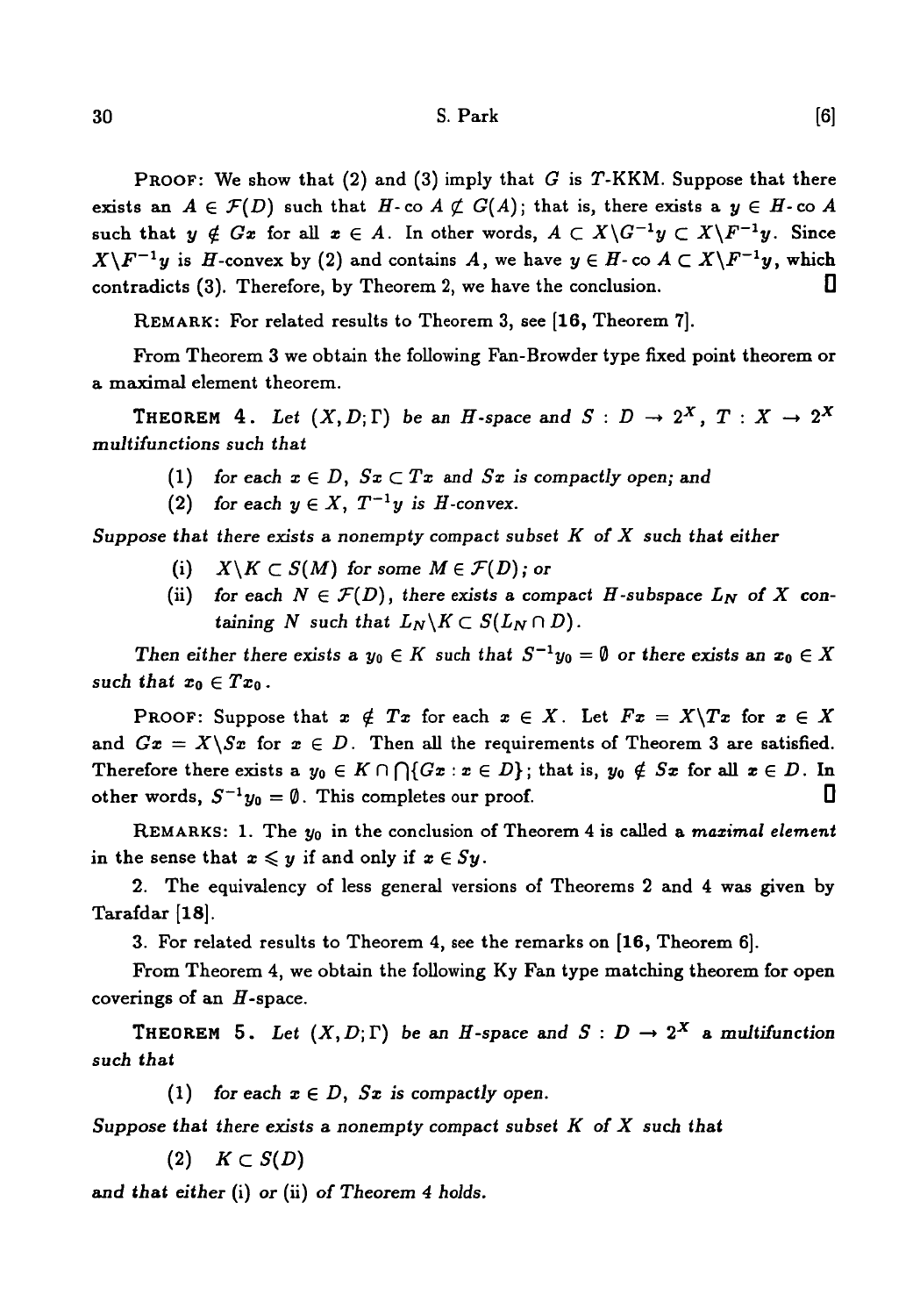Then there exists an  $A \in \mathcal{F}(D)$  such that

$$
(H\text{-co }A)\cap\bigcap\{Sx:x\in A\}\neq\emptyset.
$$

**PROOF:** For each  $y \in X$ , put  $T^{-1}y = H$ -co  $(S^{-1}y)$ . This defines a multifunction  $T: X \to 2^X$ . Then all the requirements of Theorem 4 are satisfied. In fact, for each  $x \in D$ ,  $x \in S^{-1}y$  for some  $y \in X$  implies  $x \in T^{-1}y$ ; that is,  $Sx \subset Tx$ . Moreover,  $T^{-1}y$  is *H*-convex for each  $y \in X$ . Further,  $S^{-1}y \neq \emptyset$  for each  $y \in K$  by (2). Therefore, by Theorem 4, there exists an  $x_0 \in X$  such that  $x_0 \in Tx_0$  or  $x_0 \in T^{-1}x_0$ . By the definition of  $T^{-1}x_0$ , we have an  $A \in \mathcal{F}(S^{-1}x_0)$  such that  $x_0 \in H$ -co A. Note **that**  $S^{-1}x_0 \subset D$  and hence  $A \in \mathcal{F}(D)$ . Since  $x_0 \in Sx$  for all  $x \in A$ , we have  $x_0 \in (H \text{-co } A) \cap \bigcap \{Sx : x \in A\}.$  This completes our proof.  $\square$ 

**In fact, Theorems 2-5 are equivalent.**

**PROOF OF THEOREM 2 USING THEOREM 5: Let**  $Sx = X\G x$  **for each**  $x \in D$ **.** Suppose that  $K \cap \{Gx : x \in D\} = \emptyset$ , or equivalently,  $S(D) \supset K$ . Then, by Theorem 5, there exists an  $A \in \mathcal{F}(D)$  such that

$$
(H\text{-}\mathrm{co}\;A)\cap\bigcap\{Sx:x\in A\}\neq\emptyset\quad\text{or}\quad H\text{-}\mathrm{co}\;A\not\subset G(A).
$$

**This contradicts the fact that** *G* **is T-KKM. This completes our proof. D**

**REMARKS:** 1. If the conclusion of Theorem 5 is replaced by the existence of  $A \in$  $\mathcal{F}(D)$  satisfying  $\Gamma_A \cap \bigcap \{Sx : x \in A\} \neq \emptyset$ , then we obtain an equivalent form of **Theorem 1. Therefore, for a convex space** *X* with  $\Gamma_A = H$ -**co**  $A = \text{co } A$ , Theorem 1 **is also equivalent to any of Theorems 2-5.**

**2. For related results to Theorem 5, see [16, Theorem 5].**

### **4. MINIMAX INEQUALITIES**

**In this section, we show that the KKM theorem and the whole intersection theorem are equivalent to minimax inequalities.**

**The following is equivalent to Theorem 1.**

**THEOREM** 6. Let  $(X, D; \Gamma)$  be an H-space,  $\phi : D \times X \to \overline{R}$  an extended real**valued** function, and  $\gamma \in \overline{\mathbf{R}}$  such that

- $(1)$  for each  $x \in D$ ,  $\{y \in X : \phi(x, y) \leq \gamma\}$  is compactly closed; and
- (2) for each  $N \in \mathcal{F}(D)$  and each  $y \in \Gamma_N$ ,  $\min_{x \in N} \phi(x, y) \leq \gamma$ .

*Suppose that there exists a nonempty compact subset K of X such that either*

(i) there exists an  $M \in \mathcal{F}(D)$  such that

 $\{y \in X : \phi(x, y) \leq \gamma \text{ for all } x \in M\} \subset K$ ; or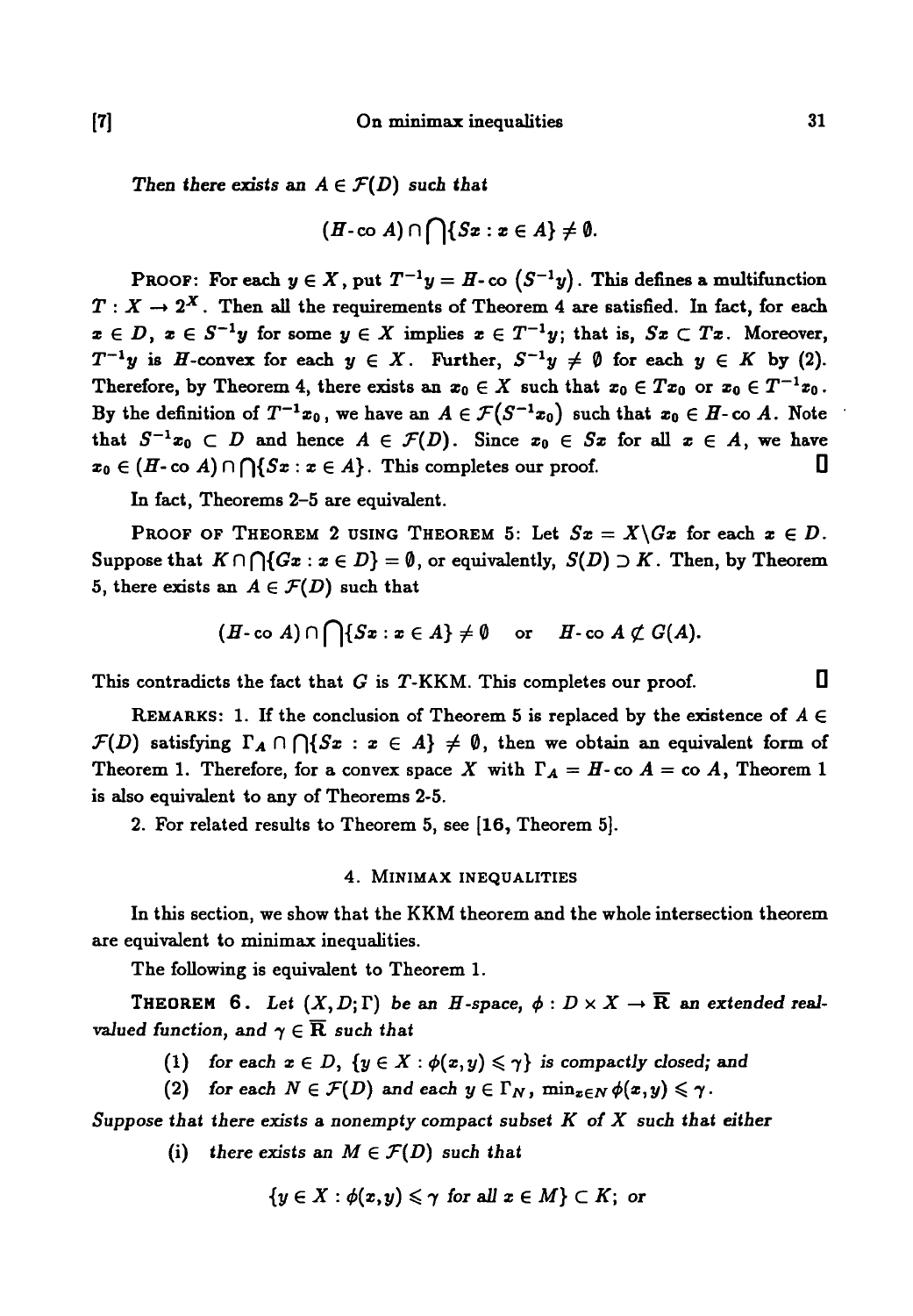(ii) for each  $N \in \mathcal{F}(D)$ , there exists a compact H-subspace  $L_N$  of X con*taining N* such that for each  $y \in L_N \backslash K$  there exists an  $x \in L_N \cap D$ *satisfying*  $\phi(x,y) > \gamma$ .

*Then there exists a*  $\overline{v} \in K$  *such that* 

$$
\sup_{\bm{z}\in D}\phi(\bm{x},\overline{\bm{y}})\leqslant \bm{\gamma}.
$$

PROOF OF THEOREM 6 USING THEOREM 1: Let  $Gx = \{y \in X : \phi(x, y) \leq \gamma\}$  for each  $x \in D$ . Then *G* has compactly closed values and the coercivity condition (i) or (ii) of Theorem 1 holds. It remains to show that *G* is H-KKM. Suppose that there exists an  $N \in \mathcal{F}(D)$  such that  $\Gamma_N \not\subset G(N)$ ; that is, there exists a  $y \in \Gamma_N$  such that  $y \notin Gx$ or equivalently  $\phi(x,y) > \gamma$  for all  $x \in N$ . Then  $\min_{x \in N} \phi(x,y) > \gamma$ , which contradicts (2). By Theorem 1, there exists a  $\overline{y} \in K \cap \bigcap {Gx : x \in D}$ ; that is,  $\phi(x,\overline{y}) \leq \gamma$  for all  $x \in D$ . This completes our proof.  $\Box$ 

PROO F OF THEOREM 1 USING THEOREM 6: Define *<j> -. D* x *X -\** R by

$$
\phi(x,y) = \left\{ \begin{array}{ll} 0 \quad &\hbox{if} \quad y \in Gx \\ 1 \quad &\hbox{otherwise} \end{array} \right.
$$

for  $(x, y) \in D \times X$ . Put  $\gamma = 0$  in Theorem 6. Then (1) holds since G has compactly closed values. Moreover, the coercivity condition (i) or (ii) of Theorem 6 holds. Further, (2) holds since *G* is H-KKM. In fact, suppose that there exist an  $N \in \mathcal{F}(D)$  and  $y \in \Gamma_N$ such that  $\min_{z \in N} \phi(x, y) > 0$ . Then  $\phi(x, y) > 0$  for all  $x \in N$ ; that is,  $y \notin G(N)$ , which is a contradiction. Therefore, by Theorem 6, there exists a  $\overline{y} \in K$  such that  $\phi(x,\overline{y}) = 0$  for all  $x \in D$ ; that is,  $\overline{y} \in \bigcap \{Gx : x \in D\}$ . This completes our proof. U

REMARKS: 1. Condition (1) is implied by the following:

(1)' for each  $x \in D$ ,  $y \mapsto \phi(x, y)$  is l.s.c. on any compact subset of X.

2. It is shown that, in [4], (2) is equivalent to the condition that *G* is H-KKM as in the above proofs. For a convex space X with  $\Gamma_A = \text{co } A$  and  $X = D$ , (2) is called the  $\gamma$ -diagonal quasi-convexity (simply,  $\gamma$ -DQCV) of  $\phi(x,y)$  in x, by Zhou and Chen [19].

3. The coercivity condition (i) is implied by the following:

(i)' for some  $x_0 \in D$ ,  $y \mapsto \phi(x_0, y)$  is inf-compact.

4. Theorem 6 is a correct version of Ding and Tan [6, Theorem 16].

5. If  $X = K$  itself is compact, then Theorem 6 holds without assuming the coercivity conditions (i) and (ii). For a compact convex space *X*, Theorem 6 with  $D = X$  extends Zhou and Chen [19, Theorem 2.11], whose proof is based on the partition of unity argument and the Brouwer fixed point theorem.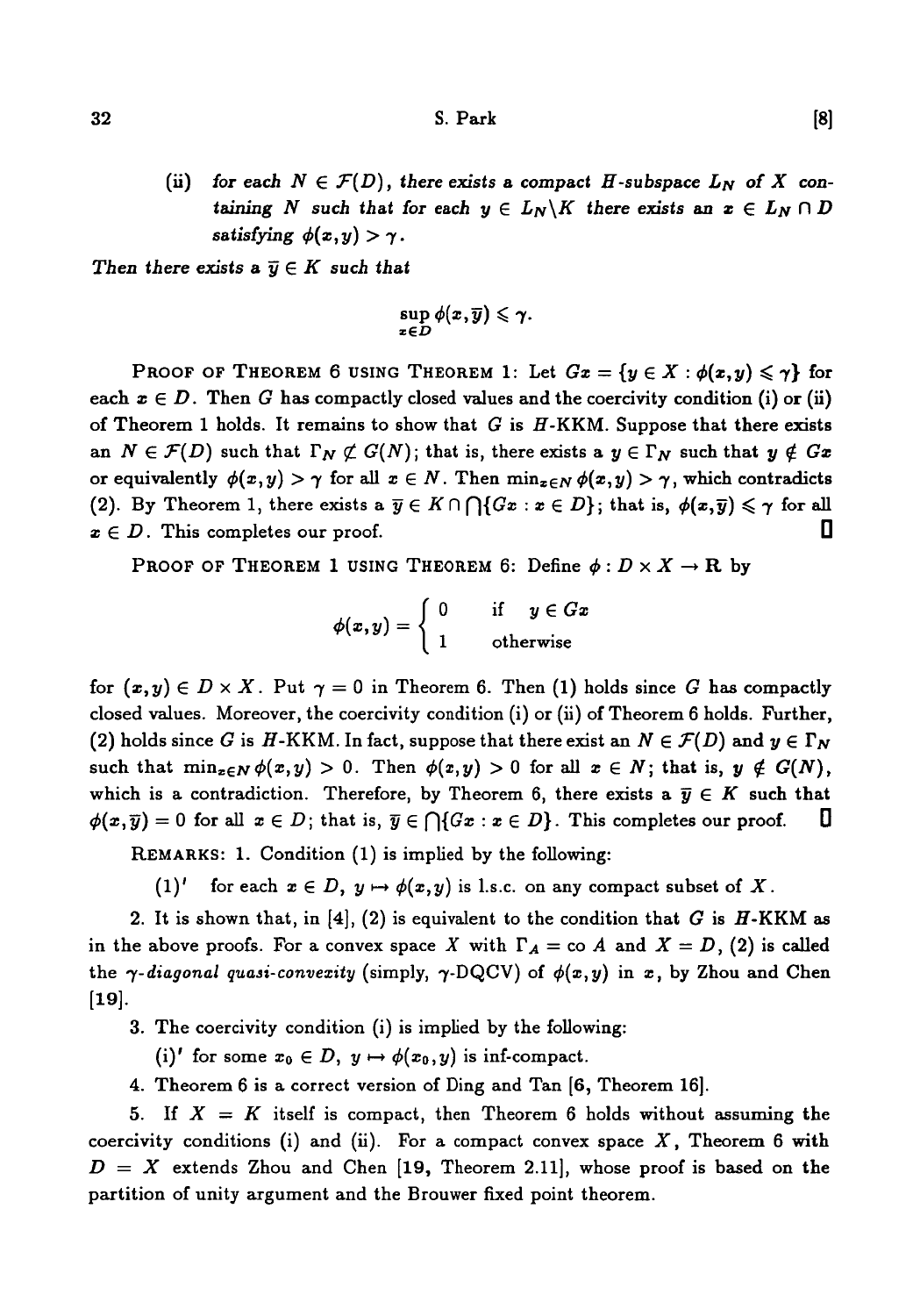**COROLLARY** 6.1. *Under the hypothesis of Theorem 6, if*  $\gamma = \sup_{x \in D} \phi(x, x)$ , *then there exists a*  $\overline{y} \in K$  *such that* 

$$
\sup_{x\in D}\phi(x,\overline{y})\leqslant \sup_{x\in D}\phi(x,x).
$$

REMARK: For a compact convex space X, Corollary 6.1 with  $D = X$  extends Zhou and Chen [19, Corollary 2.12].

**COROLLARY** 6.2. Let  $(X;\Gamma)$  be an H-space, and  $\phi, \psi : X \times X \to \overline{\mathbb{R}}$  multi*functions satisfying*

- (1)  $\phi(x,y) \leq \psi(x,y)$  for each  $(x,y) \in X \times X$ ;
- (2) for each  $x \in X$ ,  $y \mapsto \phi(x,y)$  is *l.s.c.* on X; and
- (3) the map  $x \mapsto Fx = \{y \in X : \psi(x, y) \le 0\}$  is H-KKM.

*Suppose that either* (i) or (ii) of Corollary 1 holds. Then there exists a  $\bar{y} \in X$  such *that*

$$
\sup_{x\in X}\phi(x,\overline{y})\leqslant 0.
$$

**PROOF:** Let  $Gx = \{y \in X : \phi(x, y) \leq 0\}$  for each  $x \in X$ . Note that  $Fx \subset Gx$  for each  $x \in X$  by (1), and  $Gx$  is closed by (2). This shows that  $\overline{F}$  has closed values and (3) implies that  $\overline{F}$  is  $H$ -KKM. Therefore, from Corollary 1 or Theorem 6, we have the conclusion.

REMARKS: 1. The coercivity condition (i) of Corollary 1 can be replaced by the following:

(i)' there exist a nonempty closed compact subset *K* of *X* and an  $x_0 \in X$ such that  $\psi(x_0, y) > 0$  for all  $y \in X \backslash K$ .

In fact, from (i)', we have  $Fx_0 \subset K$  so that  $\overline{Fx_0} \subset \overline{K} = K$ , and hence  $\overline{Fx_0}$  is compact.

2. Ding, Kim, and Tan [4, Theorems 1 and 2] obtained Corollary 6.2 for Case (i)' under an additional condition that  $\psi(x,x) \leq 0$  for each  $x \in X$ . This assumption is superfluous. Influenced by this, many of the other results in [4, 5] are incorrectly stated. For example, the correct form of [4, Theorem 5] is our Theorem 3. Moreover, the hypothesis of [4, Theorem 5] is self-contradictory.

3. A generalisation of Corollary 6.2 for Case (ii) is given by Park [16, Theorem 10].

Theorem 3 also can be reformulated as a minimax inequality.

**THEOREM 7.** Let  $(X, D; \Gamma)$  be an H-space,  $\phi: D \times X \to \overline{\mathbb{R}}$ ,  $\psi: X \times X \to \overline{\mathbb{R}}$ *functions, and*  $\gamma \in \overline{\mathbf{R}}$  *such that* 

- (1)  $\phi(x,y) \leqslant \psi(x,y)$  for all  $(x,y) \in D \times X$  and  $\psi(x,x) \leqslant \gamma$  for all  $x \in X$ ;
- (2) for each  $x \in D$ ,  $\{y \in X : \phi(x, y) \leq \gamma\}$  is compactly closed; and
- (3) for each  $y \in X$ ,  $\{x \in X : \psi(x,y) > \gamma\}$  is H-convex.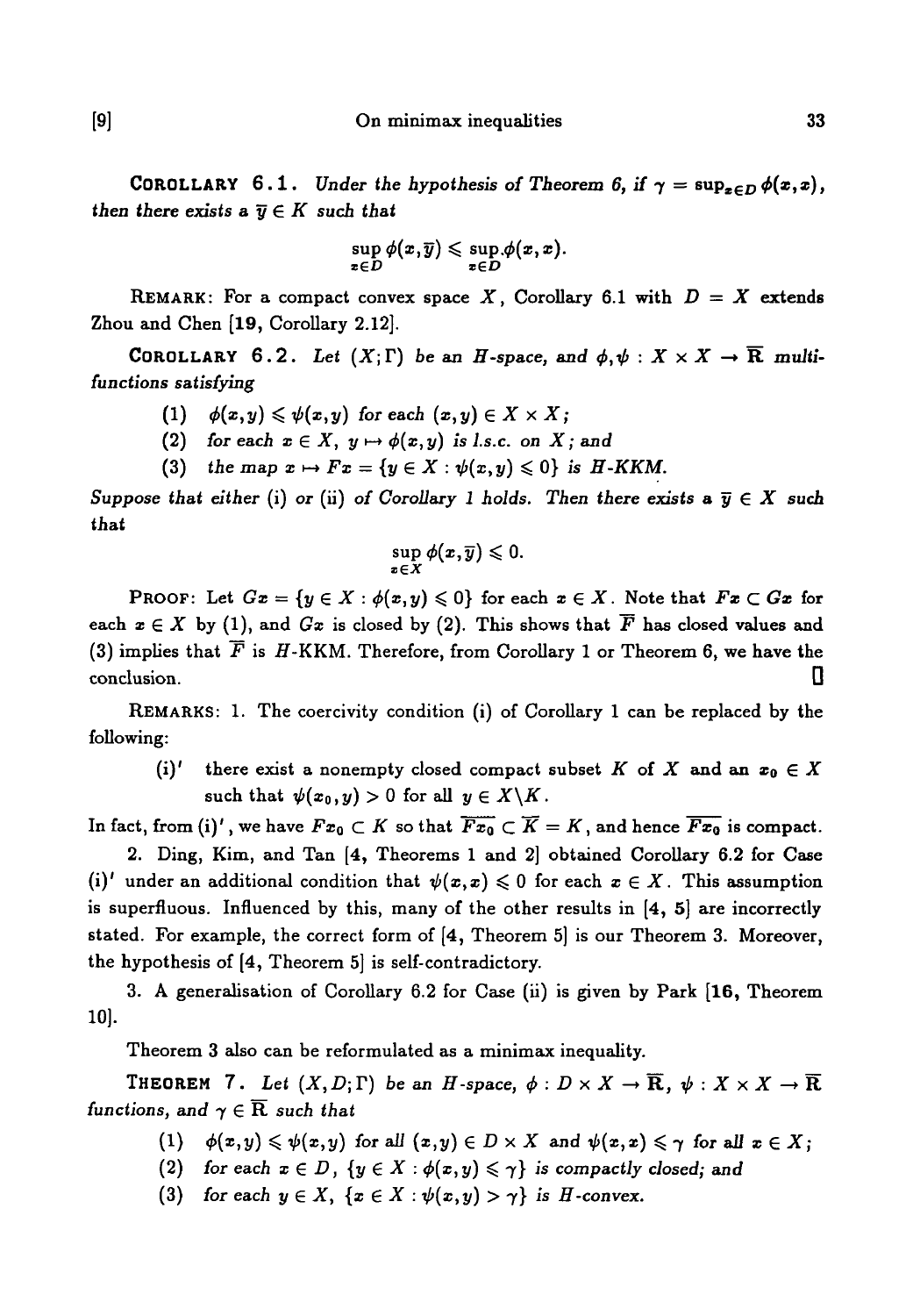*Suppose that there exists* a *nonempty compact subset K* of *X such that either* (i) or (ii) of Theorem 6 holds. Then there exists a  $\bar{y} \in K$  such that

$$
\sup_{\bm{x}\in D}\phi(\bm{x},\overline{y})\leqslant \gamma.
$$

PROOF OF THEOREM 7 USING THEOREM 3: Put  $Fx = \{y \in X : \psi(x,y) \leq \gamma\}$  for  $x \in X$  and  $Gx = \{y \in X : \phi(x,y) \leq \gamma\}$  for  $x \in D$ . Then Theorem 7 follows from Theorem 3. Note that Theorem 7 also follows from Theorem 6 by following the proof of Theorem 3 using Theorem 2.

PROOF OF THEOREM 3 USING THEOREM 7: Define functions  $\phi: D \times X \to \mathbb{R}$  and  $\psi: X \times Y \to \mathbf{R}$  by

$$
\phi(x,y) = \begin{cases} 0 & \text{if} \quad y \in Gx \\ 1 & \text{otherwise} \end{cases}
$$

for  $(x, y) \in D \times X$  and

$$
\psi(x,y) = \begin{cases} 0 & \text{if } y \in Fx \\ 1 & \text{otherwise} \end{cases}
$$

for  $(x, y) \in X \times X$ . Then  $\phi(x, y) \leq \psi(x, y)$  for all  $(x, y) \in D \times X$  since  $Fx \subset Gx$  for  $x \in D$ , and  $\psi(x, x) = 0$  for all  $x \in X$  since  $x \in Fx$ . Other requirements of Theorem 7 are satisfied for  $\gamma = 0$ . Therefore, there exists a  $\bar{y} \in K$  such that  $\phi(x, \bar{y}) = 0$  for all  $x \in D$ ; that is,  $\overline{y} \in Gx$  for all  $x \in D$ . This completes our proof.  $\square$ 

REMARKS: 1. Since Theorem 1 generalises Theorem 3, we know that Theorem 6 generalises Theorem 7. However, for convex spaces those are all equivalent.

2. Ding, Kim, and Tan [4] gave examples of convex spaces showing that particular forms of Corollary 6.2 for Case (i) and Theorem 7 for Case (ii) are independent. However, for convex spaces, those two results are included in Theorem 7 for Case (ii).

3. Theorem 7 for Case (ii) is a correct form of Ding and Tan [6, Theorem 17]. For other related results to Theorem 7 for Case (ii), see the remarks on Park [16, Theorem 9].

4. Bardaro and Ceppitelli [2, Theorems 3 and 4] are equivalent to particular forms of Theorem 7 for Case (ii) using a topological Riesz space instead of  $\overline{R}$ .

COROLLARY 7. *Under the hypothesis of Theorem 7, if*  $\gamma = \sup_{z \in X} \psi(z, z)$ , then *there exists a*  $\overline{y} \in K$  *such that* 

$$
\sup_{\bm{z}\in D}\phi(\bm{x},\overline{y})\leqslant \sup_{\bm{z}\in X}\psi(\bm{x},\bm{x}).
$$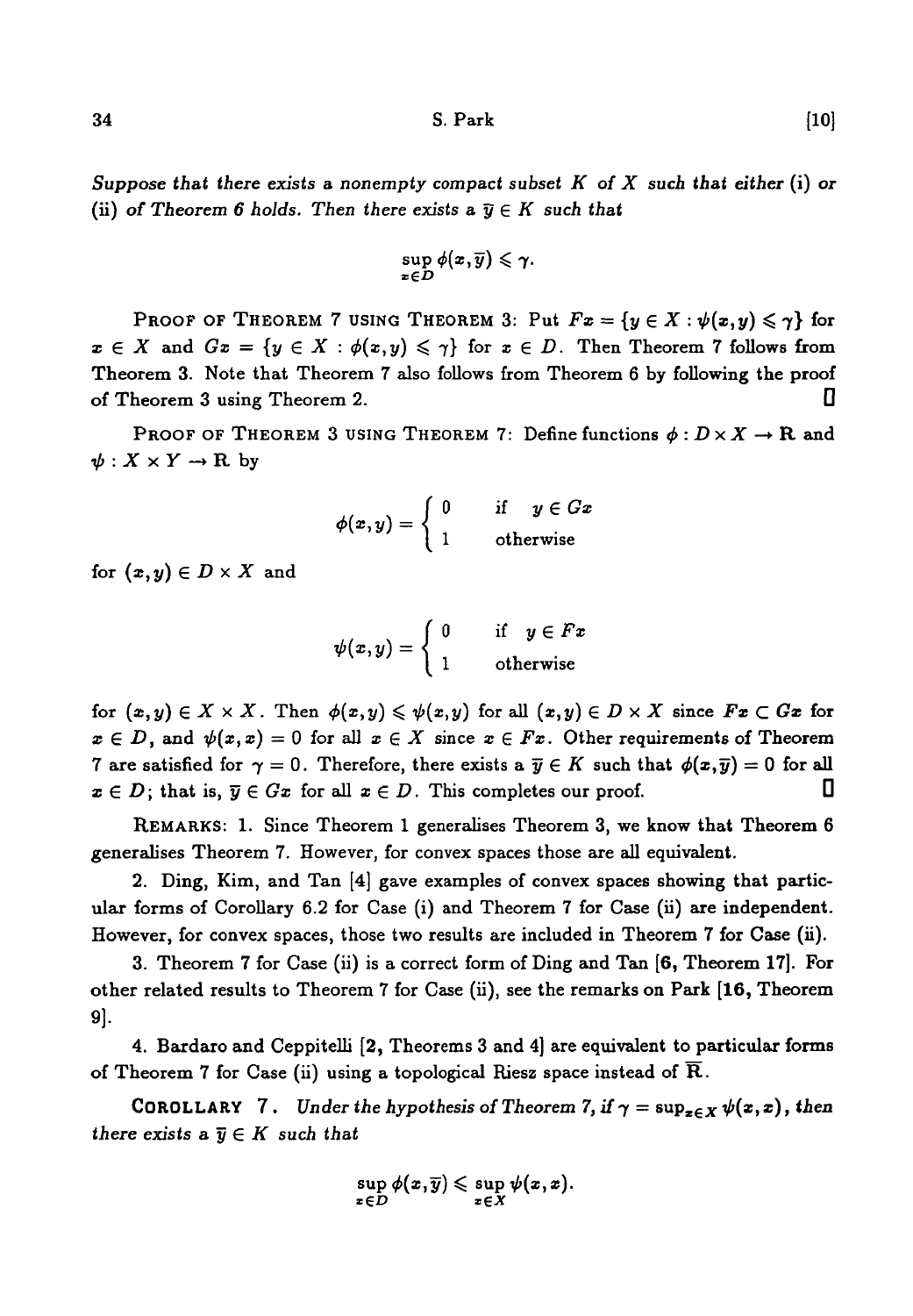REMARK: For a compact convex space X, Corollary 7 with  $D = X$  extends Ky Fan's minimax inequality [8, Theorem 1].

Note that the minimax inequalities can be formulated equivalently to analytic alternatives, geometric forms, fixed point versions, or maximal element versions. Moreover, such inequalities have applications to systems of convex inequalities, sets with  $H$ -convex sections, the von Neumann type minimax theorems, and many others just following [4, 5] (of course, with some necessary corrections).

### 5. MINIMAX, QUASI-VARIATIONAL INEQUALITY, AND FIXED POINT THEOREMS

In this section, we first obtain a generalised von-Neumann-Sion minimax theorem from Theorem 4, and then a generalisation of a saddle point theorem due to Zhou and Chen [19, Theorem 2.14]. Moreover, we state an improved version of a quasi-variational inequality [19, Theorem 3.1]. Finally, we note that the latter implies a general form of the Kakutani fixed point theorem.

**THEOREM** 8. Let X and Y be H-spaces and  $f, g, s, t: X \times Y \to \overline{\mathbb{R}}$  functions *such that*

- (1)  $f \leqslant s \leqslant t \leqslant g$  on  $X \times Y$ ;
- (2) for each  $x \in X$ ,  $f(x, \cdot)$  is *l.s.c.* on Y;
- (3) for each  $y \in Y$ ,  $g(\cdot, y)$  is u.s.c. on X;
- (4) for each  $y \in Y$  and  $c \in \mathbb{R}$ ,  $\{x \in X : s(x,y) > c\}$  is H-convex; and
- (5) for each  $x \in X$  and  $c \in \mathbb{R}$ ,  $\{y \in Y : t(x,y) < c\}$  is *H*-convex.

*Suppose that there exists a nonempty compact subset K of X xY such that for each*  $c \in \mathbf{R}$ , either

(i) there exists an  $M \in \mathcal{F}(X \times Y)$  satisfying

$$
(X \times Y) \setminus K \subset \bigcup_{(x_i, y_i) \in M} \{ \overline{x} \in X : g(\overline{x}, y_i) < c \} \times \{ \overline{y} \in Y : f(x_i, \overline{y}) > c \};
$$

ΩF

(ii) for each  $N \in \mathcal{F}(X \times Y)$ , there exists a compact H-subspace  $L_N$  of  $X \times Y$ *containing N such that*

$$
L_N\setminus K\subset \bigcup_{(x,y)\in L_N}\{\overline{x}\in X:g(\overline{x},y)c\}.
$$

*Then we have*

$$
\inf_{y\in Y}\sup_{x\in X}f(x,y)\leqslant \sup_{x\in X}\inf_{y\in Y}g(x,y).
$$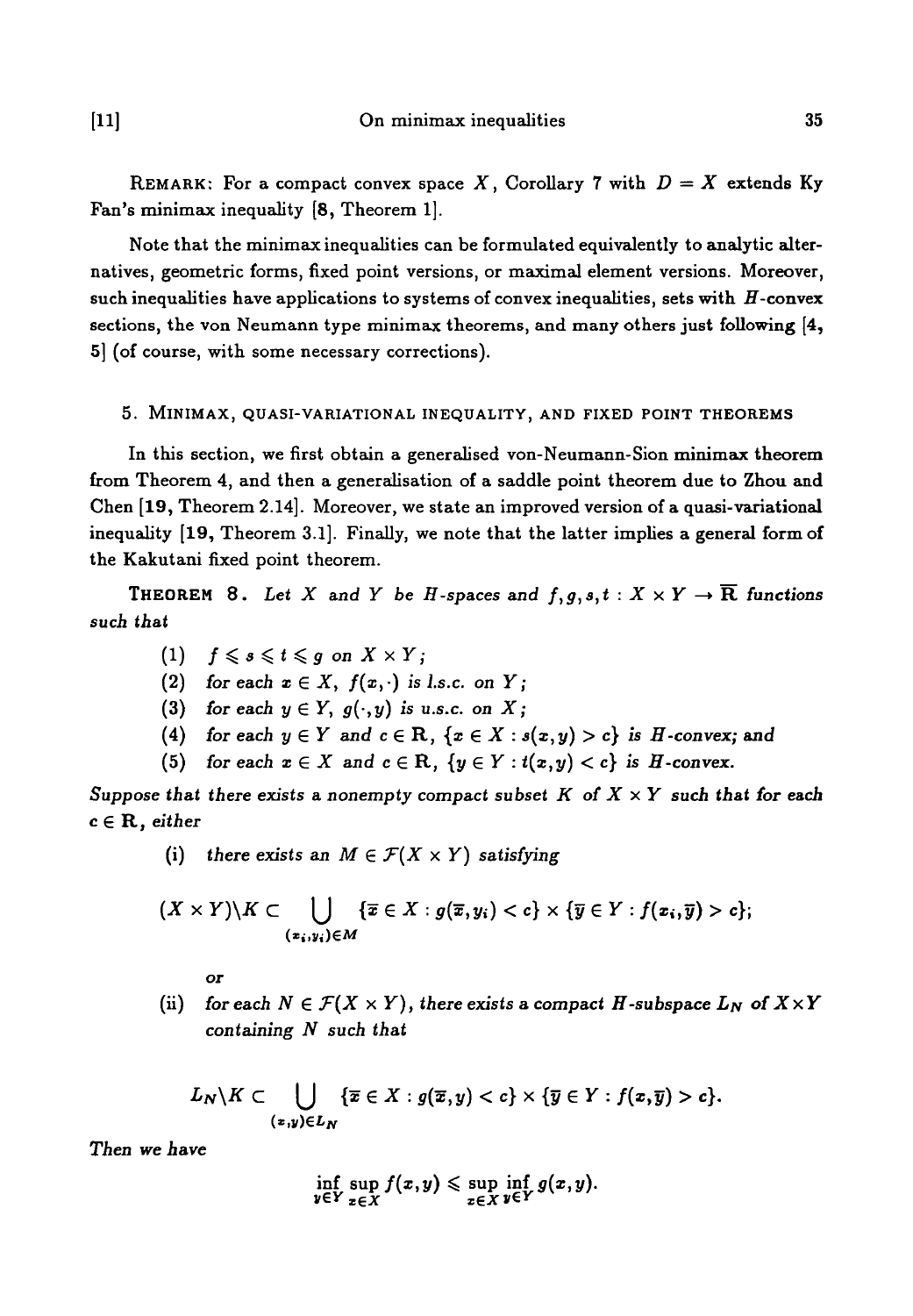$36$  S. Park [12]

**PROOF:** Suppose that there exists a  $c \in \mathbb{R}$  such that

$$
\sup_{x\in X}\inf_{y\in Y}g(x,y)
$$

Define multifunctions  $S, T: X \times Y \rightarrow 2^{X \times Y}$  by

$$
S(x,y) = \{ \overline{x} \in X : g(\overline{x},y) < c \} \times \{ \overline{y} \in Y : f(x,\overline{y}) > c \}
$$
\n
$$
T(x,y) = \{ \overline{x} \in X : t(\overline{x},y) < c \} \times \{ \overline{y} \in Y : s(x,\overline{y}) > c \}
$$

for  $(x,y) \in X \times Y$ . Note that  $S(x,y) \subset T(x,y)$  by (1); and each  $S(x,y)$  is open by (2) and (3). Moreover, each fiber

$$
T^{-1}(\overline{x},\overline{y})=\{x\in X:s(x,\overline{y})>c\}\times\{y\in Y:t(\overline{x},y)
$$

is  $H$ -convex by (4) and (5). Further, the coercivity conditions (i) and (ii) can be written as follows:

- (i)  $(X \times Y) \backslash K \subset S(M)$  for some  $M \in \mathcal{F}(X \times Y)$ ,
- (ii)  $L_N\backslash K\subset S(L_N)$  for each  $N\in \mathcal{F}(X\times Y)$ .

Therefore, by Theorem 4, either there exists an  $(x_0, y_0) \in K$  such that  $S^{-1}(x_0, y_0)$  $= \emptyset$  or there exists an  $(x_0, y_0) \in X \times Y$  such that  $(x_0, y_0) \in T(x_0, y_0)$ .

However,  $S^{-1}(x_0, y_0) = \emptyset$  implies  $f(x, y_0) \leq c$  for all  $x \in X$  or  $g(x_0, y) \geq c$  for all  $y \in Y$ . This contradicts the assumption on *c*. On the other hand,  $(x_0, y_0) \in T(x_0, y_0)$ implies

$$
c < s(x_0,y_0) \leqslant t(x_0,y_0) < c,
$$

another contradiction. This completes our proof.  $\Box$ 

REMARKS: 1. If X and Y are  $H$ -spaces, so is  $X \times Y$ ; and the product of H-convex sets is  $H$ -convex [18].

2. If  $f = g$  in Theorem 8, we have the conclusion

$$
\inf_{y\in Y}\sup_{x\in X}f(x,y)=\sup_{x\in X}\inf_{y\in Y}f(x,y).
$$

Further, if *X* and *Y* are compact, then we have the conclusion

$$
\min_{y\in Y}\max_{x\in X}f(x,y)=\max_{x\in X}\min_{y\in Y}f(x,y),
$$

and hence, Theorem 8 extends the von Neumann-Sion minimax theorem for convex spaces [17].

3. Instead of any  $c \in \mathbb{R}$  in (4), (5) and (i), (ii) of Theorem 8, we may consider any  $c \in \mathbf{R}$  satisfying  $c > \sup_{x \in X} \inf_{y \in Y} g(x, y)$ .

For convex spaces, we have the following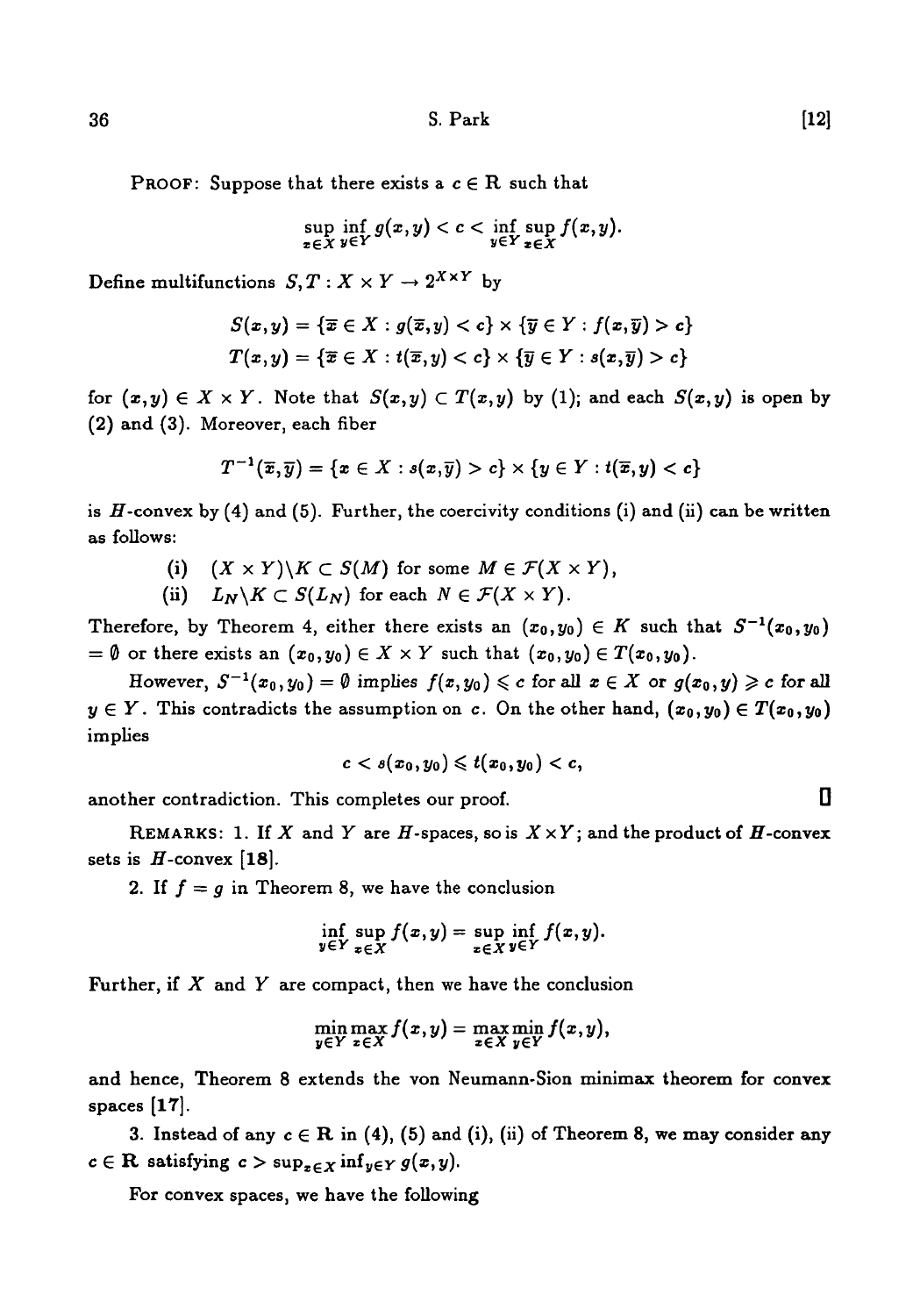COROLLARY 8. Let X and Y be convex spaces and  $f,g,s,t : X \times Y \to \overline{\mathbb{R}}$ *functions satisfying* (l)-(5) *of Theorem 8. If one of X and Y is compact, then we have*

$$
\inf_{y\in Y}\sup_{x\in X}f(x,y)\leqslant \sup_{x\in X}\inf_{y\in Y}g(x,y).
$$

PROOF: (a) If both *X* and *Y* are compact, then the coercivity condition (i) or (ii) holds automatically. Therefore, the conclusion follows,

(b) Suppose that *X* is compact and

$$
\sup_{x\in X}\inf_{y\in Y}g(x,y)
$$

for some  $c \in \mathbb{R}$ . Then there exists an  $N \in \mathcal{F}(Y)$  such that for any  $x \in X$  there exists a  $y \in N$  with  $g(x, y) < c$ . Taking  $g' = g|(X \times c_0 N)$ , we get

$$
\sup_{x\in X}\inf_{y\in\infty}\frac{g'(x,y)}{N}
$$

which contradicts Case (a).  $\Box$ 

REMARKS: 1. Since  $\inf_{s} g(x, y)$  is u.s.c. on X, if X is compact, the conclusion of Corollary 8 is actually

$$
\inf_{y\in Y}\sup_{x\in X}f(x,y)\leqslant \max_{x\in X}\inf_{y\in Y}g(x,y).
$$

Note that for  $f = s$  and  $t = g$ , Corollary 8 reduces to Liu [13, Theorem 1]. In [13], Liu applied Corollary 8 to obtain systems of inequalities, a sup inf sup inequality, the Browder variational inequality, and to prove the Tychonoff fixed point theorem.

2. For the case *X* and *Y* are compact, Corollary 8 is due to Ben-El-Mechaiekh, Deguire, and Granas [3, Théoréme 5.4 and Corollaire 5.5]. For  $f = g$ , this case includes the von Neumann minimax theorem due to Sion [17, Theorem 3.4 and Corollary 3.5].

The following consequence of Theorem 6 is a special form of saddle point theorem.

THEOREM 9. Let  $(X; \Gamma)$  be an H-space,  $\phi: X \times X \to \overline{\mathbb{R}}$  a function, and  $\gamma \in \overline{\mathbb{R}}$ such that

- (1) for each  $x \in X, \phi(x, \cdot)$  is *l.s.c.* on compact subsets of X;
- (2) for each  $A \in \mathcal{F}(X)$  and each  $y \in \Gamma_A$ ,  $\min_{z \in A} \phi(x, y) \leq \gamma$ ;
- (3) there *exists a nonempty compact subset K of X satisfying* (i) *or* (ii) *of Theorem 6;*
- (1)' for each  $y \in X$ ,  $\phi(\cdot, y)$  is u.s.c. on compact subsets of X;
- $(2)^{1}$ *for each*  $B \in \mathcal{F}(X)$  *and each*  $x \in \Gamma_B$ *,*  $\max_{y \in B} \phi(x, y) \geq \gamma$ *; and*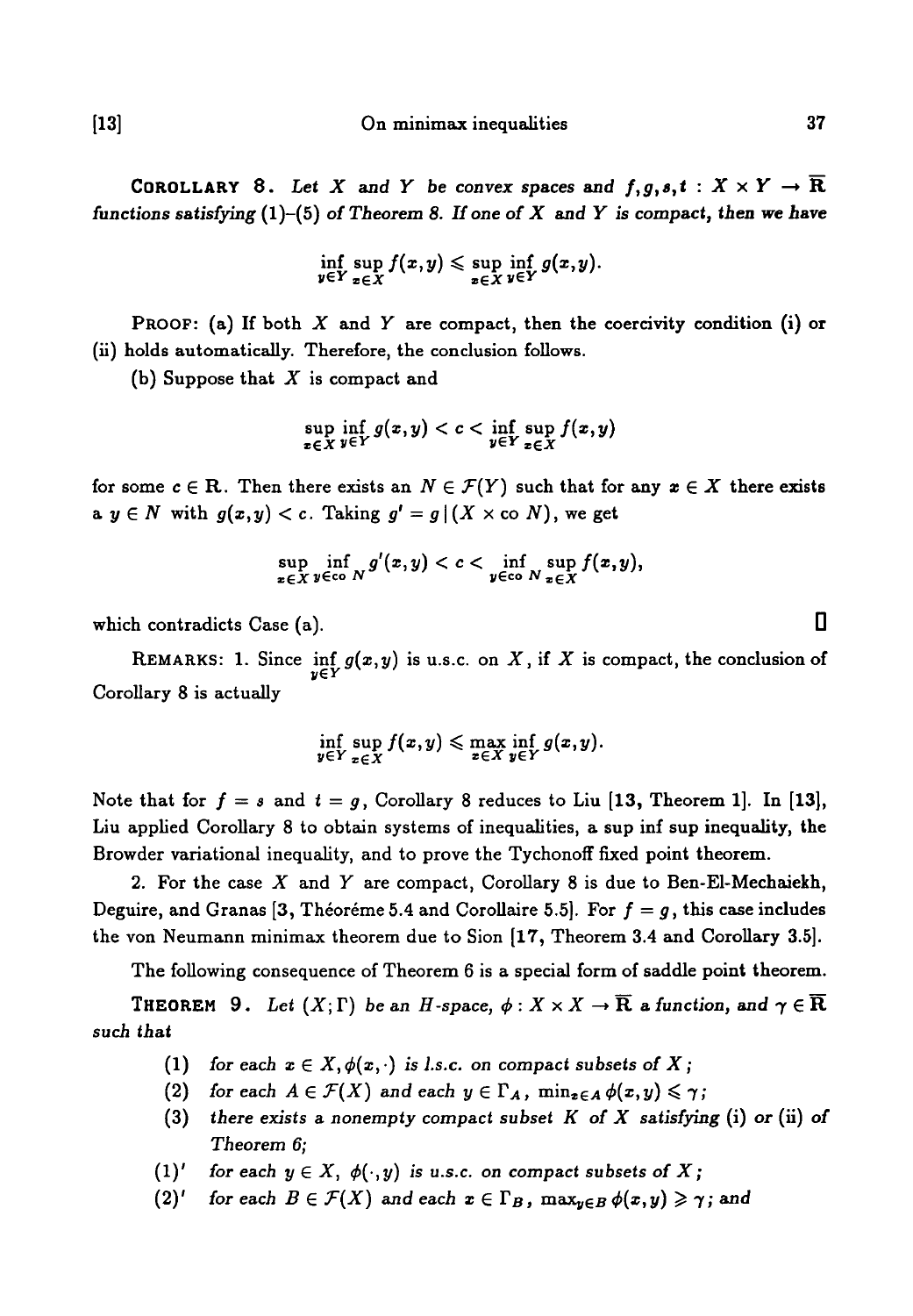- (3)' there *exists* a *nonempty compact subset K' of X satisfying either*
- (i)' there exists an  $M \in \mathcal{F}(X)$  such that

$$
\{x\in X:\phi(x,y)\geqslant \gamma\,\text{ for all }\,\,y\in M\}\subset K';
$$

or

(ii)' for each  $N \in \mathcal{F}(X)$ , there exists a compact H-subspace  $L_N$  of X con*taining* N such that for each  $x \in L_N \backslash K'$  there exists a  $y \in L_N \cap X'$ *satisfying*  $\phi(x,y) < \gamma$ .

Then we have

$$
\max_{x\in K'}\inf_{y\in X}\phi(x,y)=\min_{y\in K}\sup_{x\in X}\phi(x,y)=\gamma.
$$

PROOF: Apply Theorem 6 to  $\phi(x,y)$  with  $\gamma$ . Then (1)-(3) imply the existence of some  $\overline{v} \in K$  such that

$$
\phi(x,\overline{y})\leqslant\gamma\quad\text{for all}\quad x\in X.
$$

Apply Theorem 6 to  $\psi(y, x) \equiv -\phi(x, y)$  with  $-\gamma$ . Then (1)<sup>'</sup>-(3)<sup>'</sup> imply the existence of some  $\overline{x} \in K'$  such that

 $\psi(y,\overline{x}) \leq -\gamma$  for all  $y \in X$ ; that is,  $\gamma \leq \phi(\bar{x}, v)$  for all  $v \in X$ .

Therefore,  $(\bar{x}, \bar{y}) \in K' \times K$  is a saddle point satisfying

$$
\phi(x,\overline{y})\leqslant \phi(\overline{x},\overline{y})=\gamma\leqslant \phi(\overline{x},y)
$$

for all  $(x, y) \in X \times X$ . This completes our proof.

REMARKS: 1. In view of Theorem 7, Condition (2) can be replaced by the following without affecting the conclusion of Theorem 9:

(2)"  $\phi(x, x) \leq \gamma$  for all  $x \in X$  and, for each  $y \in X$ ,  $\{x \in X : \phi(x, y) > \gamma\}$  is *H-* convex.

2. If *X* is a compact convex space, Theorem 9 generalises Zhou and Chen [19, Theorem 2.14, which has potential applications to  $N$  person nonzero sum games.

From Theorem 6, we have the following existence theorem for a quasi-variational inequality.

THEOREM 10 . *Let K be* a *compact convex subset of a real topological vector* space  $E$  on which its topological dual  $E^*$  separates points, and  $F : K \to 2^K$  a *multifunction with nonempty closed convex values such that*

(1) for each  $p \in E^*$ ,  $\{x \in K : \sup p(Fx) \geqslant p(x)\}\)$  is closed.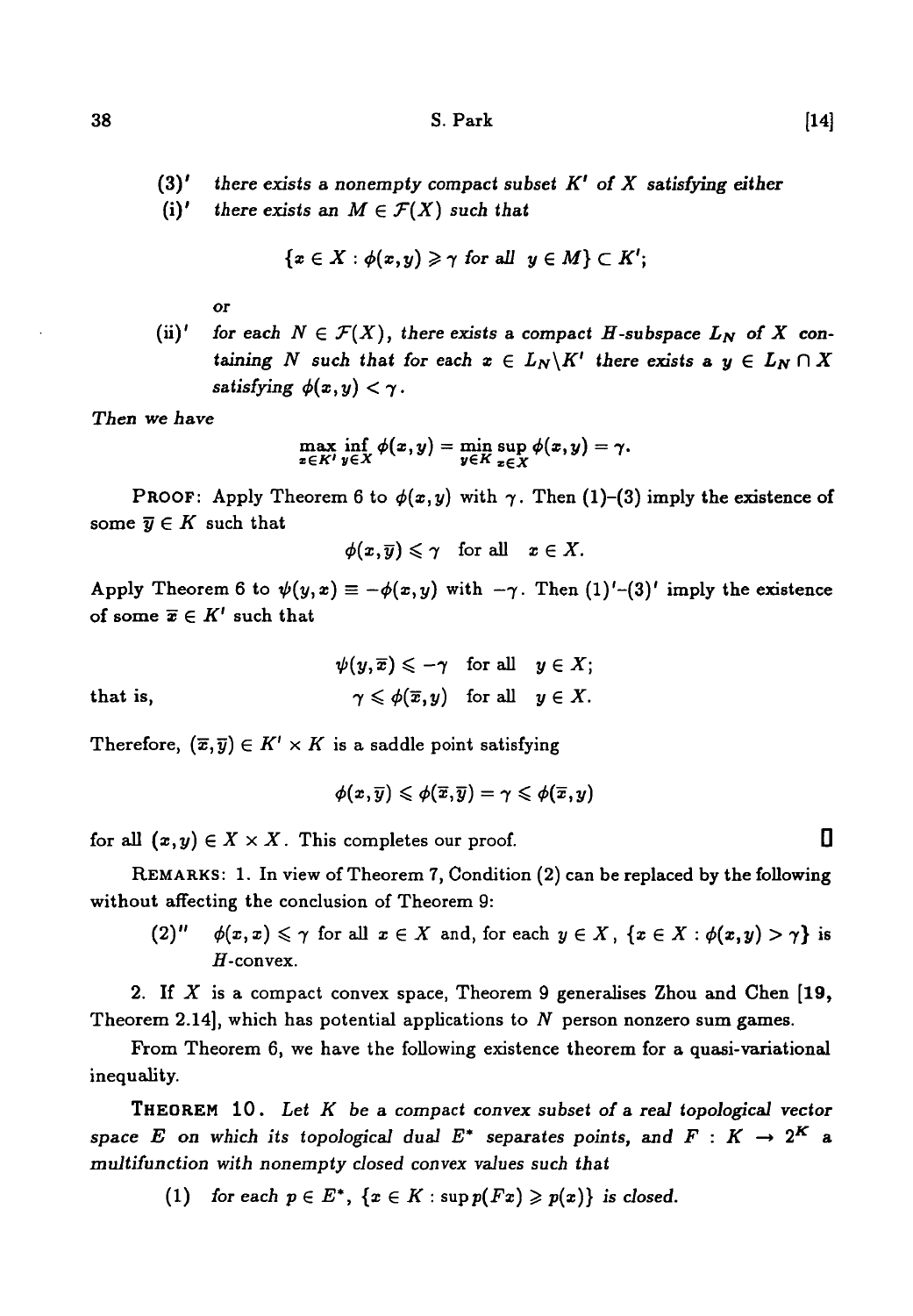Let  $f: K \times K \to \overline{\mathbf{R}}$  satisfying

- (2) for each  $y \in K$ ,  $x \mapsto f(x, y)$  is *l.s.c.*; and
- (3)  $f(x,y)$  is 0-DCV in y; that is, for each  $\{y_1,y_2,\cdots,y_m\} \in \mathcal{F}(K)$  and  $\begin{cases} u_1 > 0, & \sum_{i=1}^{\infty} u_i \leq u_1 - 1 \end{cases}$ , we have  $\sum_{i=1}^{\infty} u_i \left( \sum_{i=1}^{\infty} v_i \right) > 0.$

*Suppose that F and f axe related by*

(4)  $\{x \in K : \sup_{y \in F_x} f(x,y) \leq 0\}$  is closed.

Then there exists a solution  $\overline{x} \in K$  to the quasi-variational inequality:

$$
\overline{x} \in F \overline{x} \quad \text{and} \quad \sup_{y \in F \overline{x}} f(\overline{x}, y) \leqslant 0.
$$

**PROOF:** Just follow the proof of  $[19,$  Theorem 3.1].

REMARKS: 1. Theorem 10 is essentially due to Zhou and Chen [19, Theorem 3.1], which extends [1, Theorem 6.4.21].

2. The class of multifunctions  $F: K \to 2^K$  satisfying Condition (1) properly contains that of upper hemicontinuous ones. See [15].

3. If  $F = 1_X$ , the identity function of X, then Theorem 10 reduces to a particular form of a minimax inequality.

Finally, by putting  $f \equiv 0$  in Theorem 10, we have the following Kakutani type fixed point theorem.

THEOREM 11 . *Let K be* a compact *convex subset of a real topological vector* space  $E$  on which  $E^*$  separates points. Then any multifunction  $F: K \to 2^K$  satisfying *Condition* (1) *of Theorem 10 with nonempty closed convex values has a fixed point.*

REMARKS: 1. If *F* is single-valued, Theorem 11 extends earlier works of Brouwer (1910), Schauder (1930), Tychonoff (1935), and Fan (1964), and for multifunctions, Kakutani (1941), Bchnenblust and Karlin (1950), Fan (1952), Glicksberg (1952), and Granas and Liu (1986). For the literature, see [15].

2. Recently, the author [15] established far-reaching generalisations of Theorem 11.

3. Since we obtained Theorem 1 with the aid of an equivalent form of the Brouwer fixed point theorem, Theorems 1-8 and 10—11 are all equivalent, in a wide sense, to the Brouwer theorem.

#### **REFERENCES**

[1] J.-P. Aubin and I. Ekeland, *Applied nonlinear analysis* (John Wiley and Sons, New York, 1984).